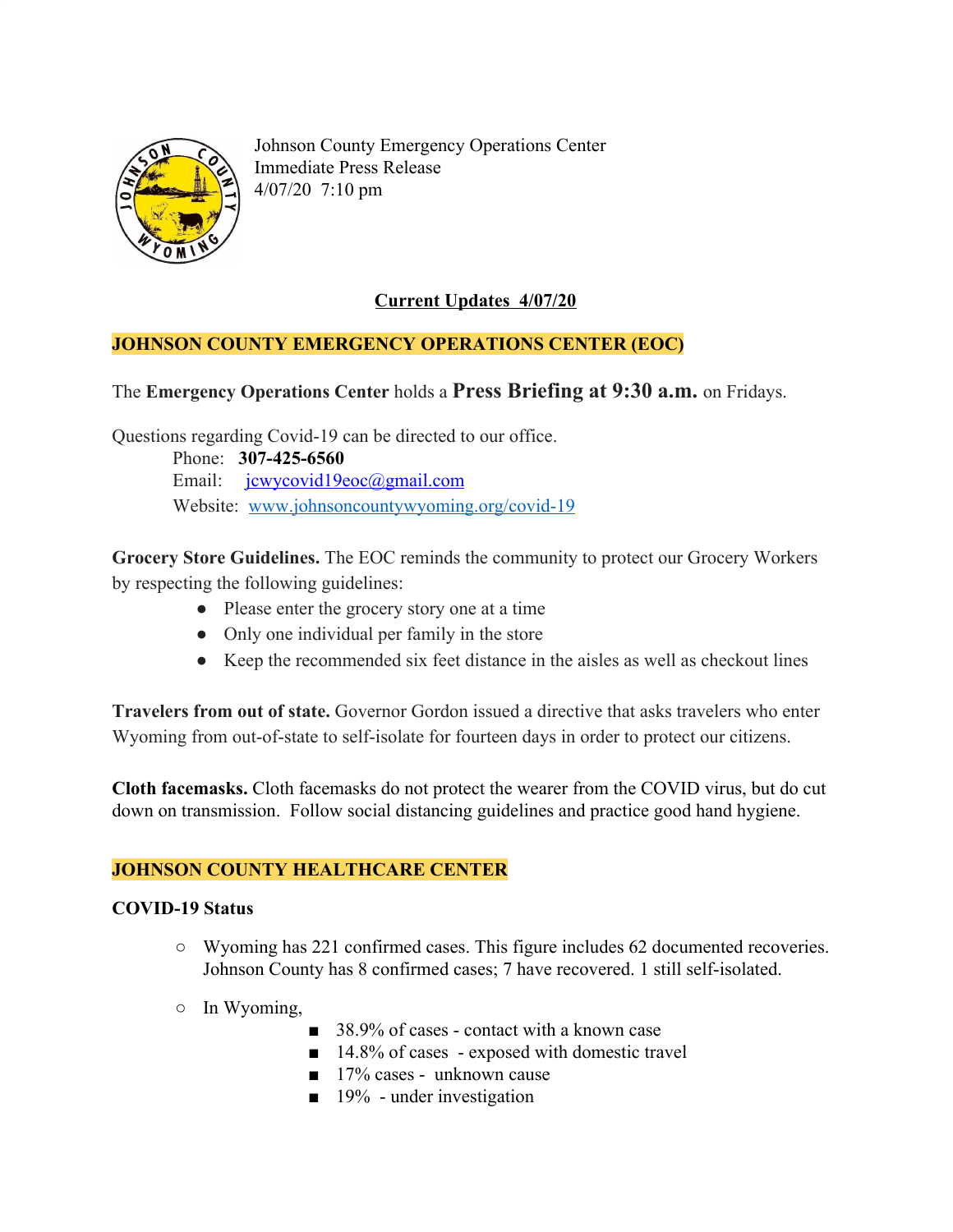### **Donations Sought**

- **○ Reusable gowns**. The John and Amie Auxiliary and other local residents are making reusable protective gowns**.** Contact Lois Peterson (307-684-9160) for information on sewing gowns.
- **○ Cloth Facemasks.** Given new CDC guidelines, JCHC is now accepting handmade cloth masks for use by community members while in our facility. If you are interested in sewing facemasks for our community members or for use at JCHC, please refer to JCHC's website for CDC-approved patterns and donation information.
- **○ Blood Donation.** Healthy people are strongly encouraged to donate blood on April 20 from 12:30 – 6:00pm at the Johnson County Fairgrounds due to the growing blood supply shortage in the US. Contact [www.bloodhero.com](http://www.bloodhero.com/) to make an appointment.

## **WYOMING HIGH SCHOOL ATHLETIC ASSOCIATION**

**The Wyoming High School Athletic Association** has cancelled all spring sports.

# **Prior Updates**

(Due to the Increased Number of Updates, the EOC Press Release will carry items for two releases only.)

# **JOHNSON COUNTY HEALTHCARE CENTER**

## **Patient Care**

- Patients are welcome to seek care at JCHC. **Please call the clinic (684-2228) or hospital (684-5521) prior to arriving if you are ill. If you have an actual health emergency, then come to the emergency room.**
- All major services are available, including emergency room, clinic, lab, radiology, physical/occupational/speech therapies, obstetrics, home health and hospice.
- We are postponing elective surgeries and utilizing telehealth for certain primary care and rehabilitation services in order to conserve supplies and help slow the spread of the virus.

## **Amie Holt Care Center:**

**●** The nursing home does not have COVID-19 at this time and remains on lockdown in order to limit potential infection. Families are encouraged to work with AHCC staff to arrange telephone, video and other approved communication methods with loved ones.